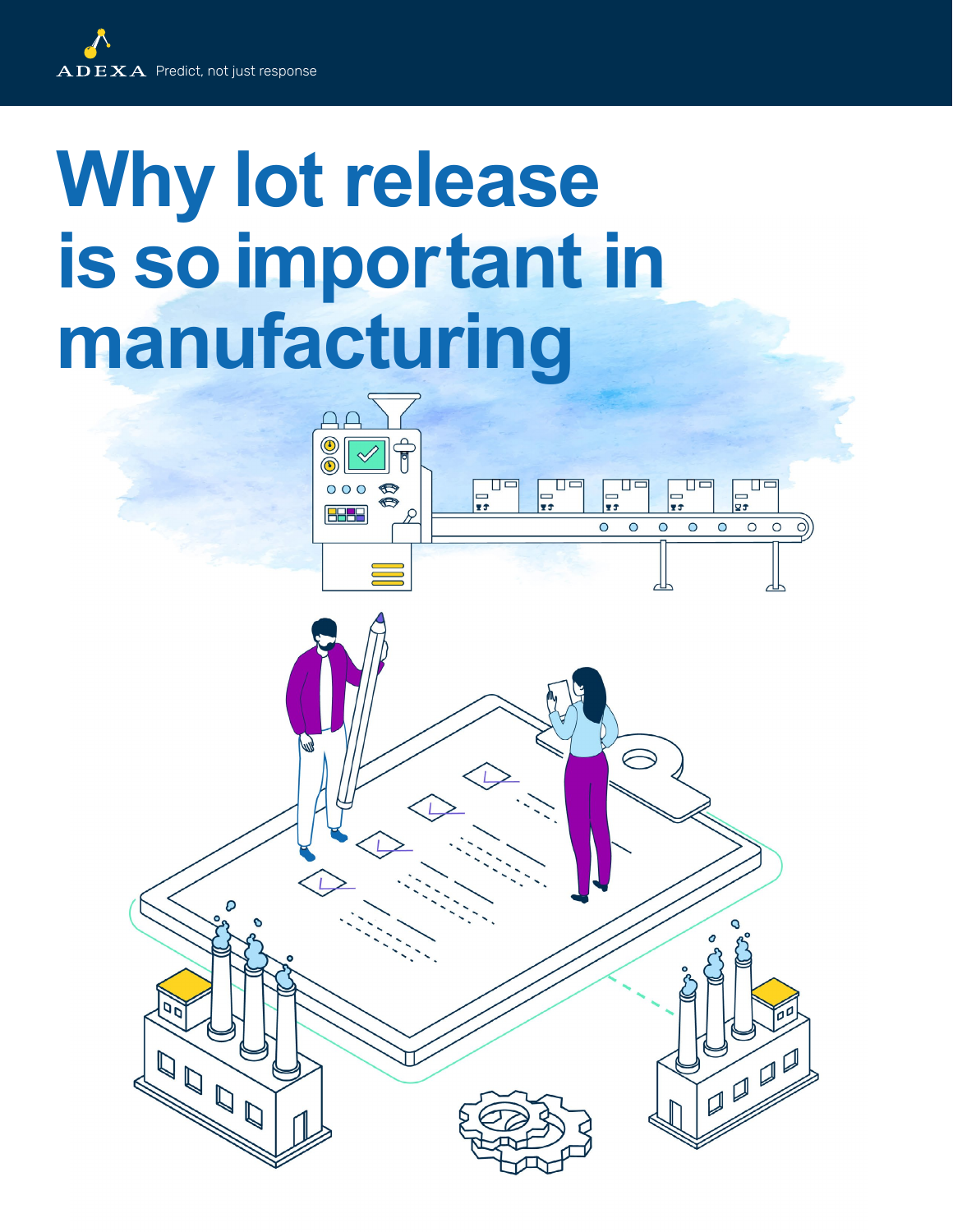If I arrive on-time or early to the airport but there is a problem with the airplane and delay in the scheduled takeoff time, does it get me to my destination on time? Clearly the answer is No! Is it better for me to stay in the comfort of my home and go when I know the plane is ready to take off? Or even better, find another means of getting to my destination so that I get there on time.

By going to the airport at the "wrong time" and waiting I am only increasing "WIP" or waiting time and I am also contributing to airport congestion which adds to the traffic and boarding of the flights which happen to be on-time.

This problem can be avoided by an intelligent planner or, release strategy, that can figure out exactly what the right time is for me to leave home given the traffic situation, the speed of cars, the parking time and time it takes to go through security.

This kind of Predictive planning is ideal for releasing lots in manufacturing where depending on the mix of products, availability of resources and tools as well as WIP, it can decide which lots should be released and which ones should be held back so that we meet the following three objectives optimally:



Cycle time  $\lfloor \frac{m}{2} \rfloor$  Equipment utilization  $\lfloor \frac{m}{2} \rfloor$  Delivery performance

The following diagram shows the relationship between these three parameters and how they change with WIP increase. In a high mix environment, increase in WIP does not necessarily imply additional wait times or delay in delivery because of multiple routes and balance of allocation of jobs by the system.

This is indicated in the diagram as the optimal region of operation where the desired objectives can be achieved.





**"Unless a proper release strategy is deployed, sequencing would not be of much value."**